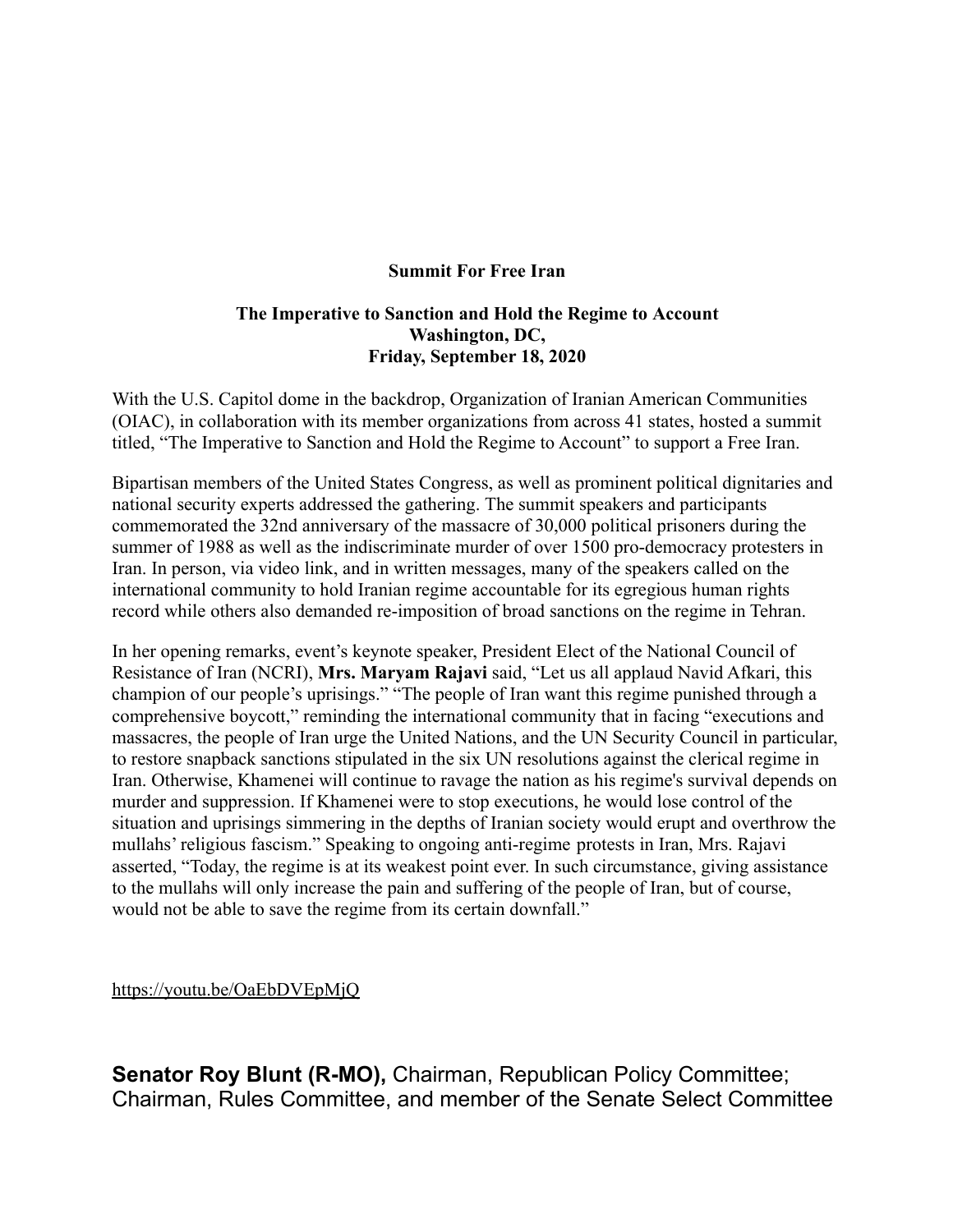on Intelligence said, "We need to be concerned about the daily attacks on the people of Iran who, through their uprisings, their protests and strikes, have been seeking regime change. And we really see an escalation of those protests in the last two years. People carry on that fight. .... And no matter how brutal the regime gets, no matter how much physical or psychological torture, no matter how harsh the sentence, how many political prisoners are executed, activists and journalists abused in every single daily activity, but you continue to lead in that fight. We have to listen to the message of the Iranian people as they chant down the dictators. Iranians deserve a secular government that respects the rule of law, freedom of speech and ethnic and religious differences."

# **https://t.co/W03iux0X8s?amp=1**

**Senator Marco Rubio (R-FL),** Acting Chairman, Select Committee on Intelligence; and member, Foreign Relations Committee addressed the event and added, "There's a huge gap and an enormous difference between the people who govern Iran, the clerics who govern the country, and the millions of people who live there…Now it's governed by a radical clerical regime who wants not simply to continue to sponsor terrorism but to continue to terrorize their neighbors. So this battle, your battle, our battle is not simply to keep Iran from getting a nuclear weapon, not simply to keep Iran from continuing to sponsor terrorism. This is all very important. The real battle is to give Iran back to the Iranian people so they can reclaim the greatness of an extraordinary civilization and once again be the home of a peaceful country, in which people from all different backgrounds live together and contribute to the world once again."

#### <https://t.co/6CCFKMah40?amp=1>

In his remarks, Recently, **Senator Ted Cruz (R-TX),** member, Foreign Relations Committee & Committee on The Judiciary Committee reminded, "It is an absolute necessity that we hold the officials of the Iranian regime accountable for their torture, their human rights abuses and their crimes against humanity. ....Since the United States rightly withdrew from the deal, I've continued to fight, pushing for an end to the oil waiver successfully as well as an end to the civil nuclear waivers. I'm thankful that the Trump administration has rightly invoked the snapback mechanism, which is a final step to terminate this disastrous deal….. By using our existing authority to invoke the snapback sanctions mechanism, we have taken a necessary step to counter Iran's aggression, to deny the regime resources and to slow significantly the development and deployment of Iran's nuclear program. …I remain committed, as I know you are, to ensuring that … this Iranian regime is ultimately brought down."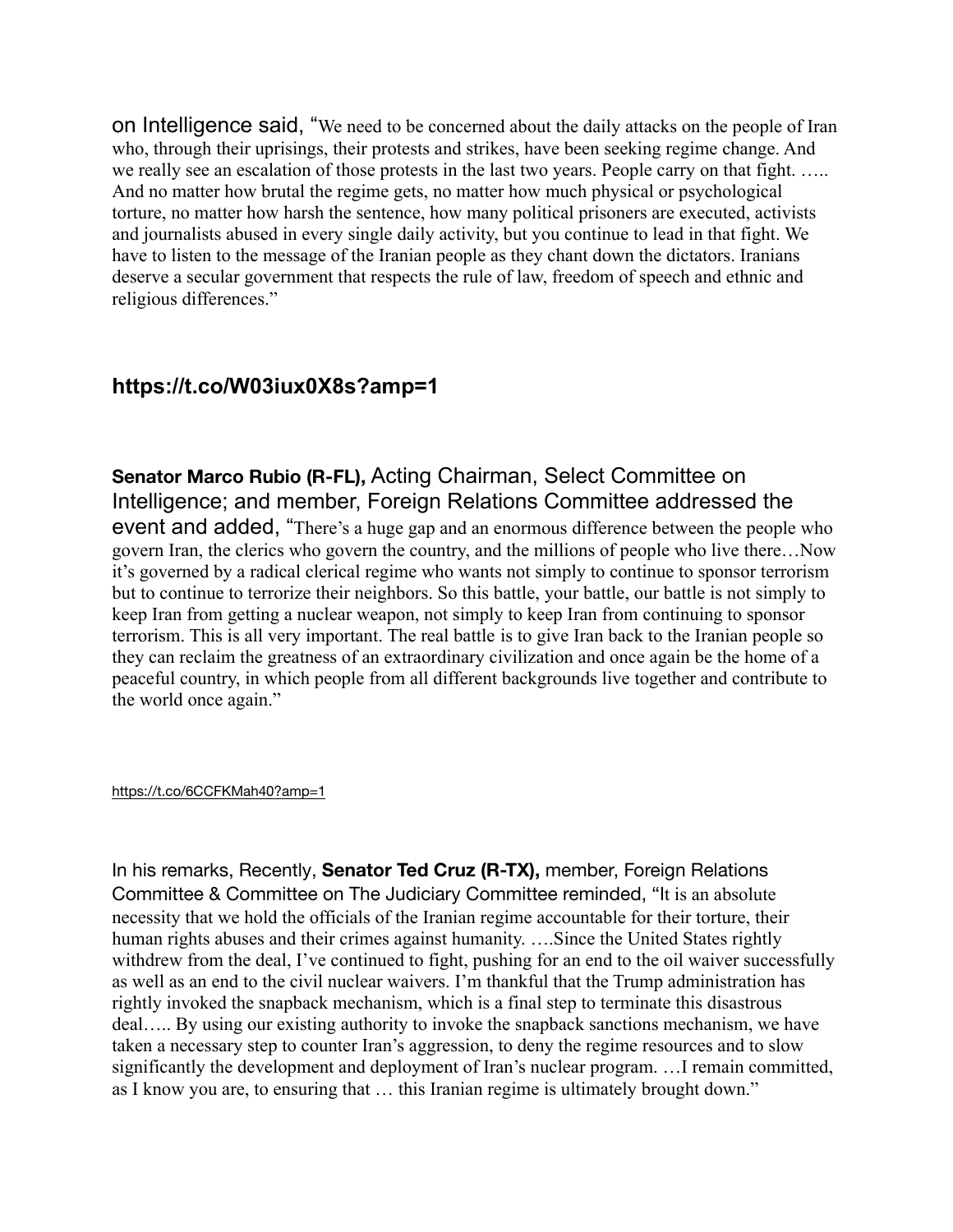# **https://www.pscp.tv/w/1ZkJzmNWOXXGv?t=1h57m55s**

**Senator Robert Menendez (D-NJ),** Ranking Member, Foreign Relations Committee said, "I'm pleased to see that you are joined today by many of your compatriots in Albania. Your safety and security prove that dedicated advocacy and fighting for your cause can improve your situation and hope that all Iranian people may someday be able to live in safety, dignity and freedom." Referring to expansive and bipartisan support for the Iranian resistance and the need to address human rights violations in Iran, Senator Menendez said, "you have friends in Congress and throughout the United States government, as well as a host of international NGOs, who will continue to shine a light on these abuses and continue to press for accountability."

In her remarks, **Senator Jeanne Shaheen (D-NH),** member, Foreign Relations Committee; and Armed Services Committee, said, "Iranian support for terrorist organizations and likeminded oppressive regimes has destabilized countries and prevented peace across the region. At home, the regime denies its people the right to freedom of assembly, expression and association." Highlighted S.Res.539 she noted, "I'm an original sponsor of legislation that expresses support for the rights of the people of Iran to determine their own future and condemns the Iranian regime for its crackdown against legitimate protests." The United States, Senator Shaheen said, "must stand up for human rights everywhere and condemn injustice anywhere."

# <https://t.co/kVKvu0l2Lv?amp=1>

**Senator Rob Portman (R-OH),** Chairman, Permanent Subcommittee on Investigations, Committee on Homeland Security and Governmental Affairs; Member, Foreign Relations Committee in his remarks to the Iranian Americans, said, "The people of Iran deserve better than a government that spends its scarce resources on proxy forces and terrorism instead of domestic priorities. The recent execution of the wrestler, Navid Afkari, on manufactured charges is just one more example of a corrupt regime that does not care for the basic human rights of its people.

https://www.pscp.tv/iran\_policy/1ZkJzmNWOXXGv?t=2h13m49s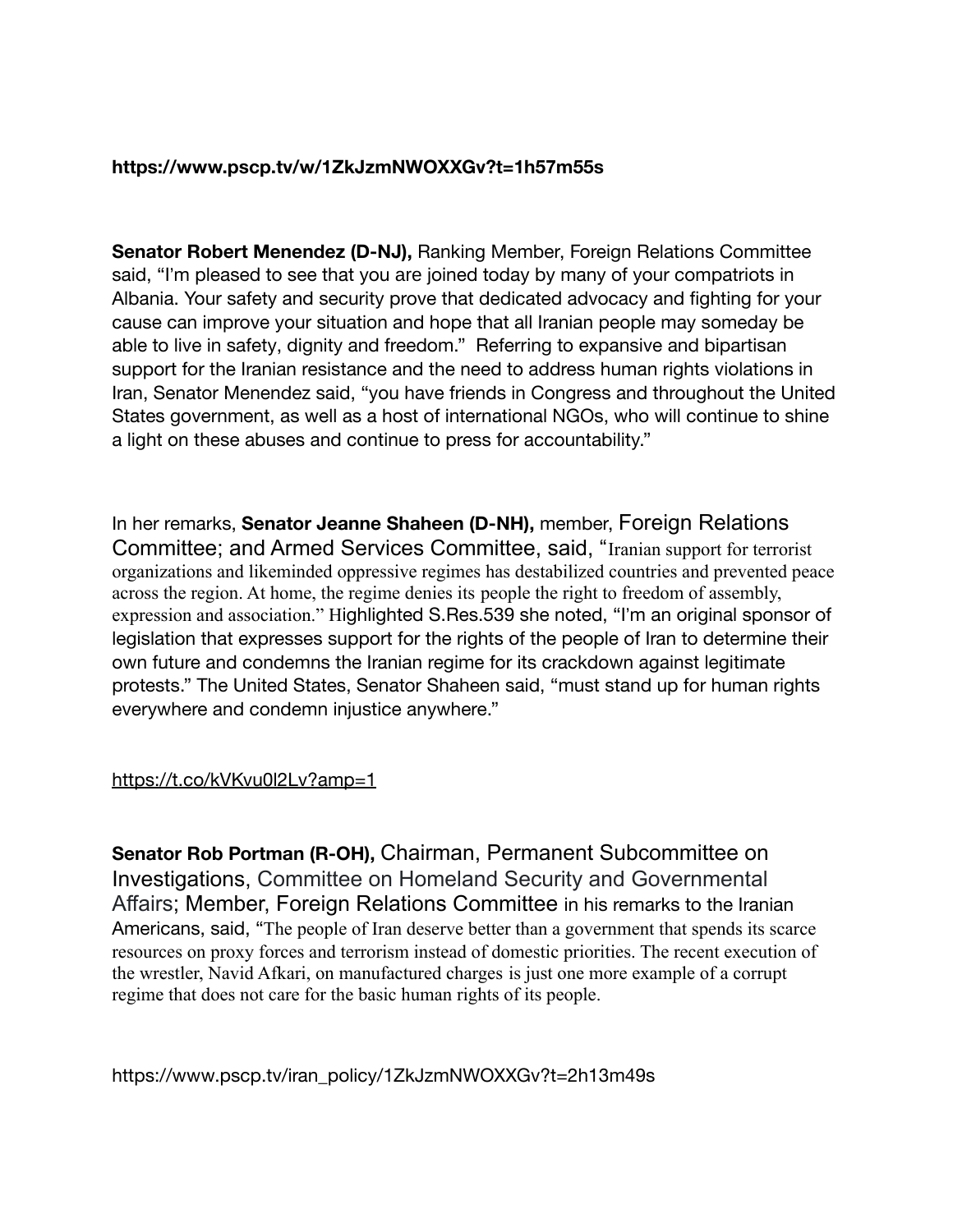**Senator Ron Johnson (R-WI)** lamented Iranian regime crackdown on dissenters and peaceful protestors and said, "Navid Afkari is one of the latest victims of Iran's brutal regime. The United States condemns his execution and continues to stand with the people of Iran."

<https://t.co/SNKfzzHNKQ?amp=1>

**Senator Martha McSally (R-AZ),** Member, Armed Services Committee, in part of her remarks added, "I have joined other senators to cosponsor many bills this year alone that will help hold Iran responsible for their malevolent actions. ….. The U.S. and the international community must continue to hold Iran accountable for its human rights violations and reprehensible behavior. We must endeavor to end their dangerous proliferation of nuclear weapons, terrorism and the repression of their own citizens. Our world cannot be stable while the number one sponsor of terror continues to operate."

New York **Senator Kirsten Gillibrand (D-NY),** member, Armed recognized Iranian American community members for their dedication, "towards a free and democratic, non-nuclear Iran and said, "Today, we recognize the work of all those speaking truth to power, in advancing human rights, gender equality, and religious and ethnic tolerance in Iran."

https://www.pscp.tv/iran\_policy/1ZkJzmNWOXXGv?t=2h19m5s

In his message to the people of Iran, **Chairman Eliot Engel (D-NY)** said, "we stand with you, we join you in your fight. And we look forward to a day when our countries can work together, when our peoples can get to know one another and build a more peaceful and prosperous world." https://studio.youtube.com/video/\_iU1iI0pyAk/edit

**Congressman Tom McClintock (R-CA**) said in his remarks, "Today's Iran is full of impassioned citizens who are demanding liberty, justice and fundamental human rights. But if we fail to hold this rogue regime accountable, there's no telling what it may decide to do next about those who long for such basic freedoms." Mr. McClintock referenced House Resolution 374 and added, "I have introduced a resolution condemning Iran's terrorist acts and its nuclear aspirations and supporting the Iranian people's desire for a democratic, secular and nonnuclear republic. That resolution now has gone to have 221 cosponsors, a strong bipartisan majority of the chamber."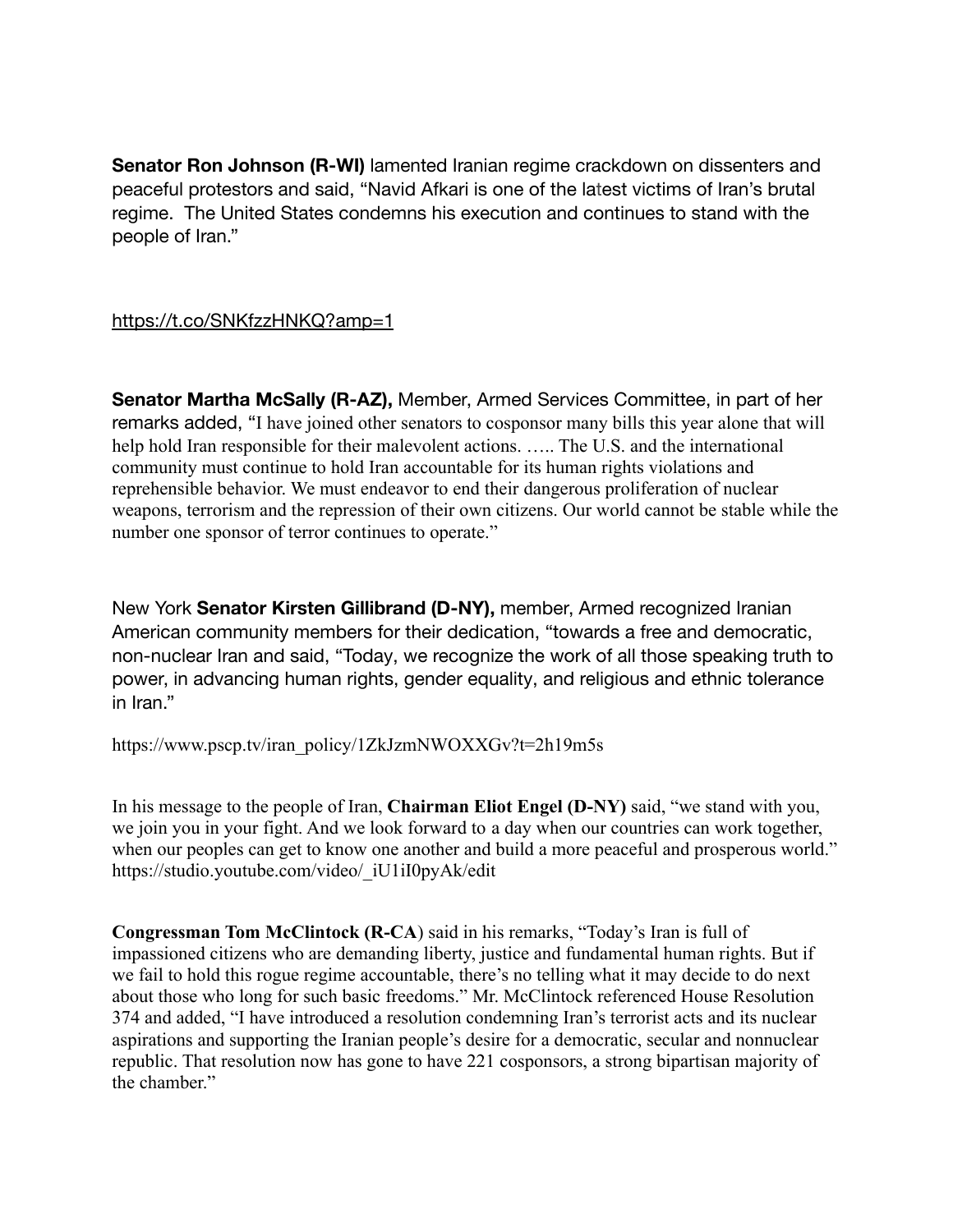#### <https://www.youtube.com/watch?v=0jZzQQA4-qc>

**Congresswoman Shiela Jackson Lee (D-TX)** called on the international community, "to support the fighters in Iran for human rights, and to stand with those like Madam Rajavi, who want human rights and the fights against the abuses, the horrible abuses that people are facing in Iran who just simply want justice, equality and human rights." "How stunning and shocking that a champion wrestler Navid Afkari was killed simply because he was participating in a peaceful protest," the Congresswoman added. "We must have the United Nations investigate these human rights abuses," she said.

### <https://www.youtube.com/watch?v=ayY2QN98CfU>

In his remarks at 2020 Human Rights Summit, **Congressman Tom Emmer (R-MN)** said, "In Congress, I've worked to spread democracy across the globe, especially to the people of Iran. Last Congress I was proud to support imposing sanctions on Iran to hold them accountable for their human rights abuses. I am also encouraged by the January passage of a measure which supports the rights of the people of Iran to free expression and condemns the Iranian regime for its crackdown on legitimate protests."

# [https://youtu.be/\\_FDaK5tLtaw](https://youtu.be/_FDaK5tLtaw)

In his remarks, **Congressman Paul Gosar (R-AZ)** stressed, "the common bond we share in fighting for a free Iran" and said, "My colleagues in the administration have reiterated this commitment in recent weeks by triggering the steps necessary to enact the snapback mechanism allowed to them under U.N. Security Council Resolution 2231."

https://www.youtube.com/watch?v=cQgp373Z7is

**Congressman Raul Ruiz, MD (D-CA)** denounced, "The continued violence, the oppression, the internet blackouts, the large-scale incarcerations, the executions, these egregious human rights violations" in Iran and in remarks directed towards its people added, "To the people of Iran, I stand with you, the United States Congress stands with you, and the American people stand with you in your pursuit of liberty and democracy."

https://www.youtube.com/watch?v=cQgp373Z7is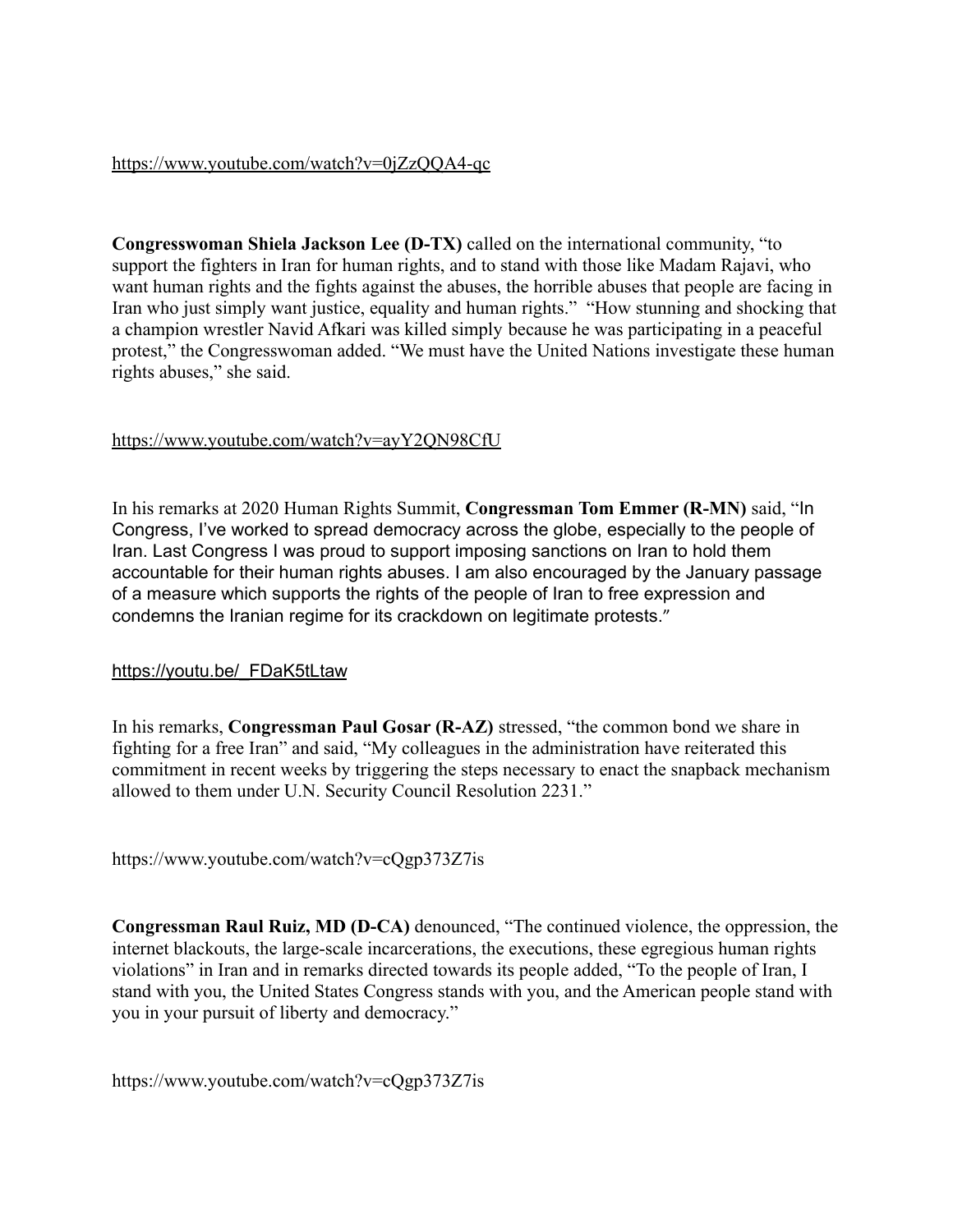**Representative Lance Gooden (R-TX)** expressed his support for, "the 10-point plan that Madam Rajavi" has introduced and said, "I want to encourage you and just let you know that you have friends in the U.S. that are supporting your efforts. We believe that you are making progress and we're making progress alongside you."

https://www.youtube.com/watch?v=mttuMCqXtY4

**Representative Ted Yoho (R-FL)** called on all to, "remember those who have given their lives in the past for a free Iran and a better future for their children, especially the 30,000 political prisoners who lost their lives in the 1988 massacre." Directing his remarks at the people of Iran, Mr. Yoho said, "please know that America stands with you in wanting to provide a better life, free from oppression and fear."

https://www.youtube.com/watch?v=wXj-ssn7jcY

**Congresswoman Jan Schakowsky (D-IL**) voiced the need, "to prevent Iran from obtaining nuclear weapons and other weapons of war…and isolate the Iranian regime diplomatically and we must support activists inside Iran working to secure a better and more peaceful Iran." She added, "I will continue to fight to hold the Iranian regime accountable and work toward the day that Iran is free, secure and democratic. And that day will come States Congress also stands with you."

https://studio.youtube.com/video/Fy21J\_Ko5S8/edit

**Congressman Dan Crenshaw (R-TX)** reminded the audience of, "the unjust and unreasonable execution of Navid Afkari, who had been tortured into making a confession" and added, "We know about Navid because he was an athlete. But how many executions happen that we don't know about?" "We support the Iranian people not just because we oppose the Ayatollah," Mr. Crenshaw noted, "but because we know the Iranian people." He called on the international community to, "recognize the brutality of the Ayatollah and his regime and instead of staying silent and hoping things get better,… proudly and openly stand with the brave Iranian people who are standing up and demanding to be recognized, who are demanding their God-given freedom and respect for their human rights."

https://studio.youtube.com/video/6pHiI7u3r64/edit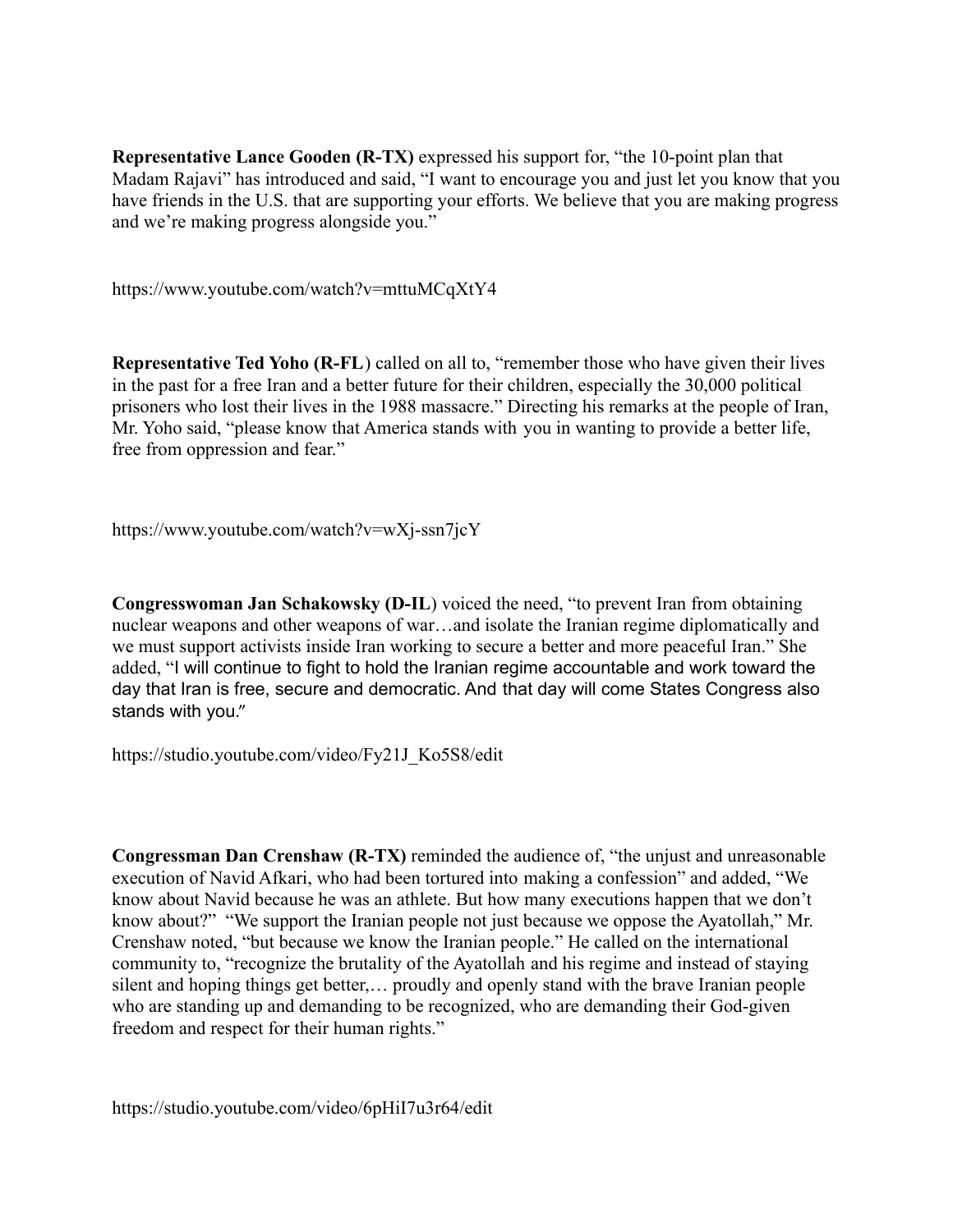**Representative Robert Aderholt (R-AL)** denounced the atrocities committed against thousands of political prisoners during the massacre of 1988 in Iran and said, "These innocent men and women were kidnapped, killed and their bodies dumped into mass graves simply because they disagreed with the government…It is extremely important that we stand with the people of Iran and for them to know that they are not alone."

<https://www.youtube.com/watch?v=KKRexwpIaZs>

In her message, **Congresswoman Lori Trahan (D-MA**) expressed concern about the lack of accountability for human rights abuses in Iran and said, "As we observe the  $32<sup>nd</sup>$  anniversary of the 1988 massacre of political prisoners, I continue to be reminded of the egregious human rights violations committed by the Iranian Government for more than 40 years. It's shameful and infuriating that to this day, no Iranian official has been held accountable for their crimes."

https://www.youtube.com/watch?v=p3U9wAdqLns

"Just this past year, the whole world watched as the Iranian people took to the streets, risking their lives to stand up to a murderous regime and demand accountability," **Congressman David Joyce (R-OH)** told the gathering participants. As many as 1500 protesters, he said, were killed and countless others were detained.

https://www.youtube.com/watch?v=p3U9wAdqLns

In his message, **Congressman Brad Schneider (D-IL**) advocated for the U.S. government to hold Iran accountable for its abysmal human rights record and its treatment of political opposition. "It is incredibly important that we memorialize the thousands of Iranians who lost their lives in the 1988 massacre of political dissidents, Rep. Schneider added.

# <https://www.youtube.com/watch?v=o4lsRnisnxA>

The horrific nature of the mullahs was on full display to the world with the arrest torture and execution of 27-year-old Navid Afkari, **Congressman French Hill (R-AR)** said in his remarks.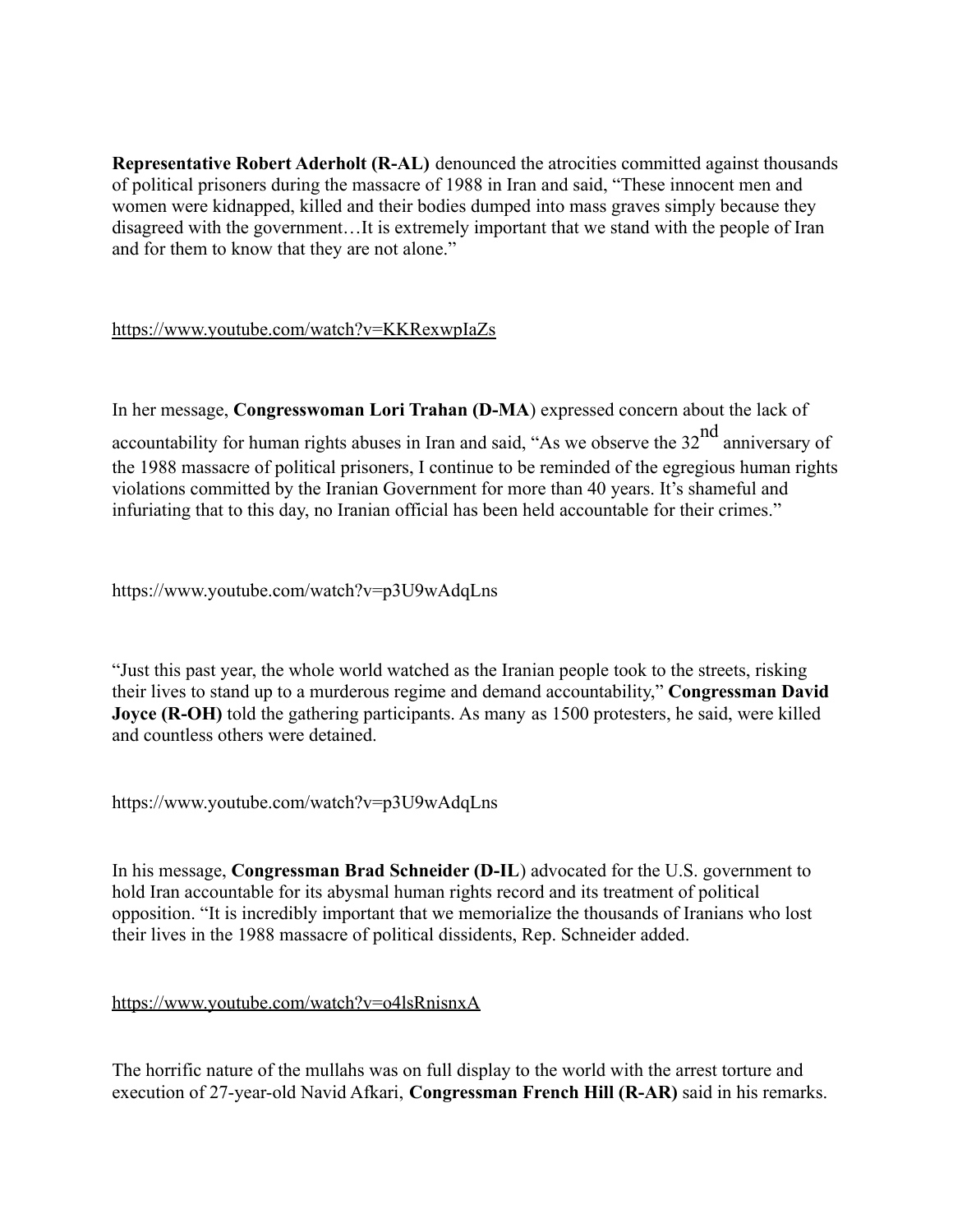Rep. Hill expressed outrage that, "despite international efforts as well as those by President Trump, the Iranian regime executed Navid, a wrestling champion whose only charge was his participation in a 2018 nationwide protest against the clerical authoritarians."

https://www.youtube.com/watch?v=31TL2fyeQio

**Congresswoman Kathleen Rice (D-NY**) urged, "the United Nations Human Rights Council to condemn the ongoing human rights violations perpetrated by the Iranian regime and establish a mechanism by which the United Nations Security Council can monitor such violations. Iranians in every corner of the country have been protesting and rallying in support of a free Iran." Their continued struggle for basic human rights, Mrs. Rice added, "calls for nothing less than our unwavering support."

https://www.youtube.com/watch?v=Tk7Kzblb6pk

**Congressman Don Bacon (R-NE)** said the problem is with the Iranian regime, not its people. "It's not about the people of Iran. We want peace. It's really the regime. In the regime, the mullahs endanger the neighbors. It's intolerable. But even beyond that, what the regime does to its people is even worse," Mr. Bacon noted.

https://www.youtube.com/watch?v=qLOb09oLN-g

**Representative Gus Bilirakis (R-FL**) called Iranian regime, "a destabilizing and antagonizing force in the Middle East for far too long" and which "continues to wage a campaign of terror against those who only wish for a free society." The regime's attacks on those advocating for democratic reform, he said, "should shock all Americans and freedom-loving people around the world."

<https://www.youtube.com/watch?v=5cNAABx5rcc>

**Congressman Tom Emmer (R-MN**) recalled the painful anniversary of the 1988 massacre of political prisoners in Iran and said, "Little peace exists for the families of these prisoners who were dumped in unmarked graves. The Iranian government has refused to acknowledge the killings and destroyed burial sites, forbidding commemorations for the victims." He then added, "This anniversary doesn't just call us to mourn those killed for their convictions, it reminds us just how brutal a government can become in order to suppress free expression. "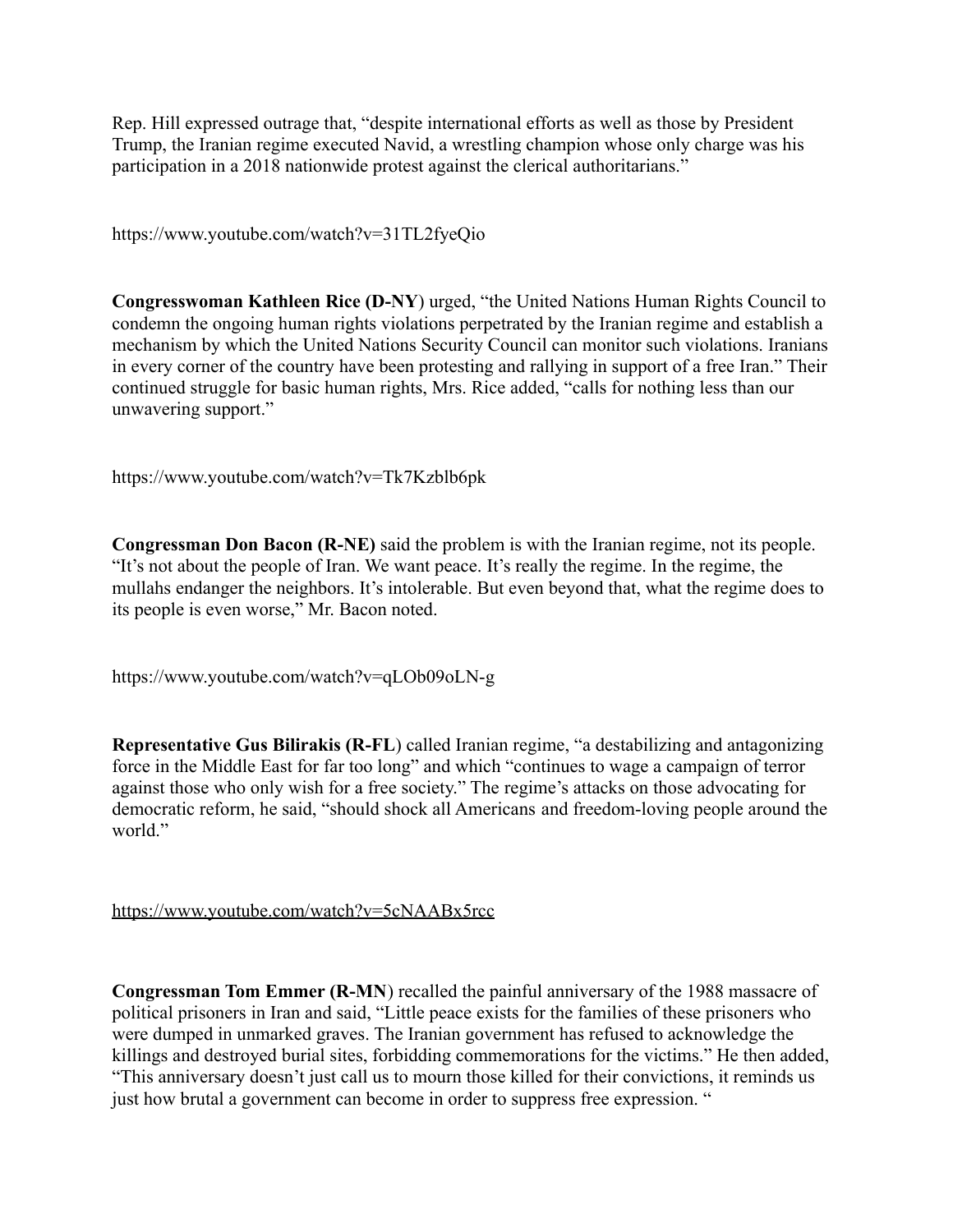#### [https://youtu.be/\\_FDaK5tLtaw](https://youtu.be/_FDaK5tLtaw)

**Congressman Glenn Grothman (R-WI)** expressed his hope that, "we can meet at a time in which we know that all of your relatives back in Iran are living in a free republic in which they have the ability to worship who they want, talk about who they want, move about wherever they want.

https://youtu.be/yYVD4y-BRWg

**Representative Mikie Sherrill (D-NJ**) said, "As a member of the House of Representatives, I am constantly working with my colleagues, both Republicans and Democrats, to advance human rights around the world, including in Iran. Iranians must be afforded the same foundational rights as Americans are -- to vote for their leaders, to speak their minds freely without fear of retaliation, and to determine the course of their country's future. I will continue to seek justice for the victims of human rights violations, and will always advocate for a free and prosperous Iran<sup>"</sup>

#### <https://youtu.be/p3U9wAdqLns>

"Our thoughts and prayers for all those who were affected by the 1988 Iran prisoners massacre. There must be accountability and justice for the victims. Our hearts go out to the Iranian people and we strongly condemn the appalling human rights violations and ongoing crimes against humanity by the Iranian regime.", said **Congressman Rick Allen (R-GA).**

#### <https://youtu.be/31TL2fyeQio>

**Congressman Doug LaMalfa (R-CA**) addresses the 1988 Massacre and said, "Peace and stability in Iran are possible and Iranians are justified in their calls to restore their freedoms. There's no room for a regime that organizes, trains and equips terrorists to wreak havoc across the world. Congress has taken action to condemn the abhorrent actions of 1988 but there's more to be done to end the systematic human rights violations Iranians are experiencing today."

#### <https://youtu.be/dEQta5KeAF4>